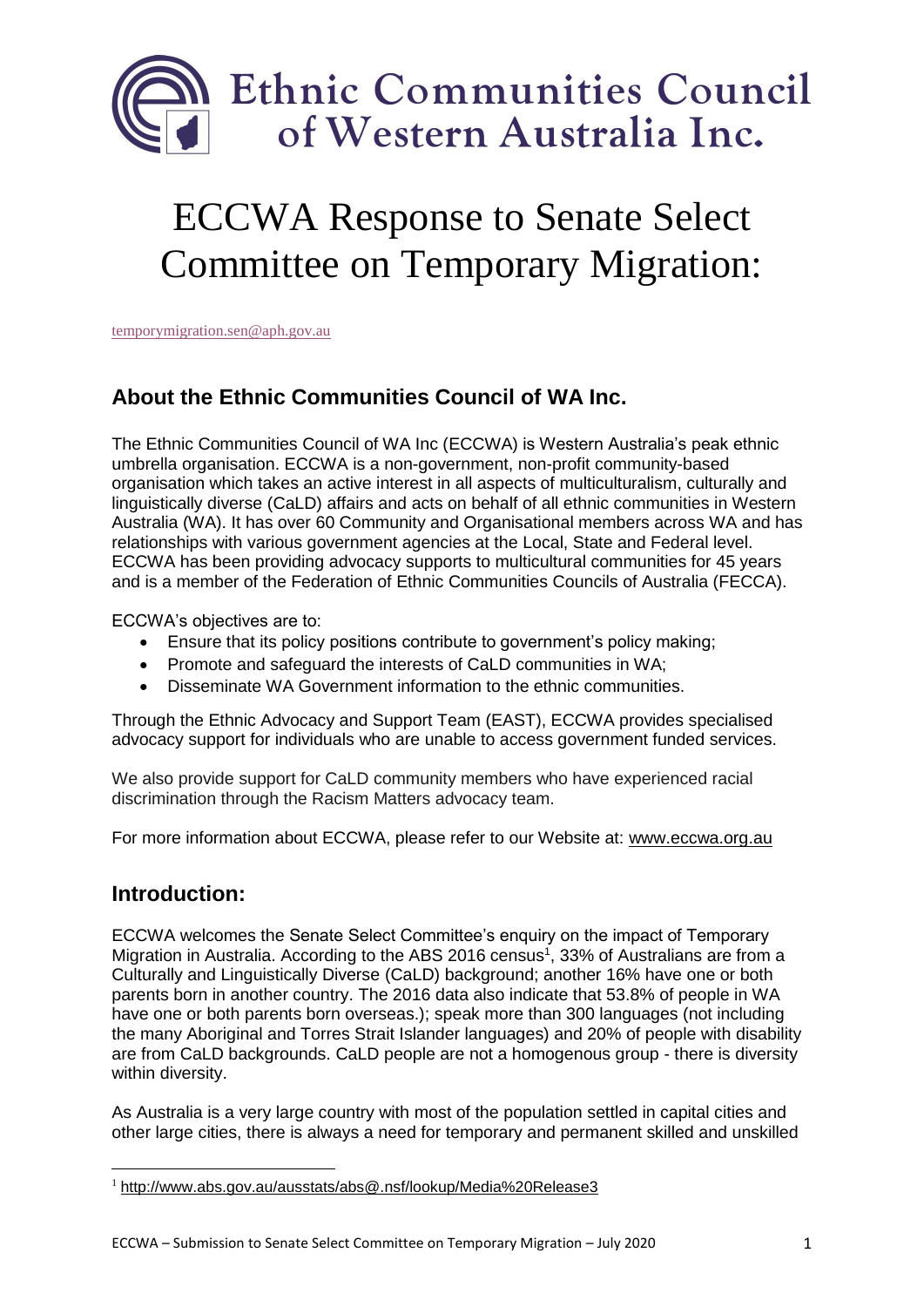

migrants in rural, regional and remote areas. This provides essential support to Australia's service industries including disability, aged care, healthcare, education, information technology, hospitality, construction, mining and farming industries.

## **ECCWA's response to the Terms of Reference:**

On 5 December 2019, the Senate resolved to establish a Select Committee on Temporary Migration, to inquire into and report on the impact temporary migration has on the Australian economy, wages, jobs, social cohesion and workplace rights and conditions. ECCWA provides the following responses and recommendations on the specific Terms of Reference:

#### **(A) Government policy settings including their impact on the employment prospects and social cohesions of Australians;**

Since the arrival of the white settlers, Australia has always benefited from properly planned and managed migration programs to advance its economic, political, social and cultural development. Australia's Multicultural Policy<sup>2</sup> states that government services and programs must be responsive to the needs of our culturally diverse communities. It commits to an access and equity framework and puts the onus on government to provide equitable services to Australians from all backgrounds. During the last three decades however, subsequent governments have implemented decisions that appear to go against the overarching Multicultural Policy such as:

- Reducing interpreter and translation funding from most non-government communitybased agencies that support migrants and refugees.
- Significantly reducing annual migration intake.
- Introducing written citizenship tests which have excluded many people who are not even literate in their own language but are hardworking, tax paying, responsible people. There has been no recognition for their contribution to the Australian economy, social cohesion and fair workplace rights and conditions.
- Actively demonising asylum seekers as burdens on the welfare system, treating them as criminals and locking them up indefinitely in off-shore detention centres. This policy in unjust, inhumane and has increasingly divided the Australian public.
- Ignoring the impact of temporary protection visas on women escaping domestic violence not being allowed to work and support themselves. Being forced to wait lengthy periods for decisions on their visa status by the Department of Home Affairs means they become dependent on the Not-for-Profit community-based sector for housing, financial and other supports. This leads to perceptions in the community that these women may not be legitimately needing protection but instead taking advantage of the Australian welfare system. These misperceptions lead to these women experiencing prejudice and discrimination within the Australian community.
- Not acknowledging the impact of Australian-born children to Australian citizens and temporary visa holders which has enormous implications for the Not-for-Profit sector. Often the community sector has to support the mother and child as the mother is not allowed to work and the Australian born father wishes to have no responsibility for the child and does not pay child support. These regulations also put a drain on the Family Court System, the Welfare (Centrelink) system, Housing, Health etc.

1

<sup>2</sup> <https://www.mia.org.au/documents/item/232>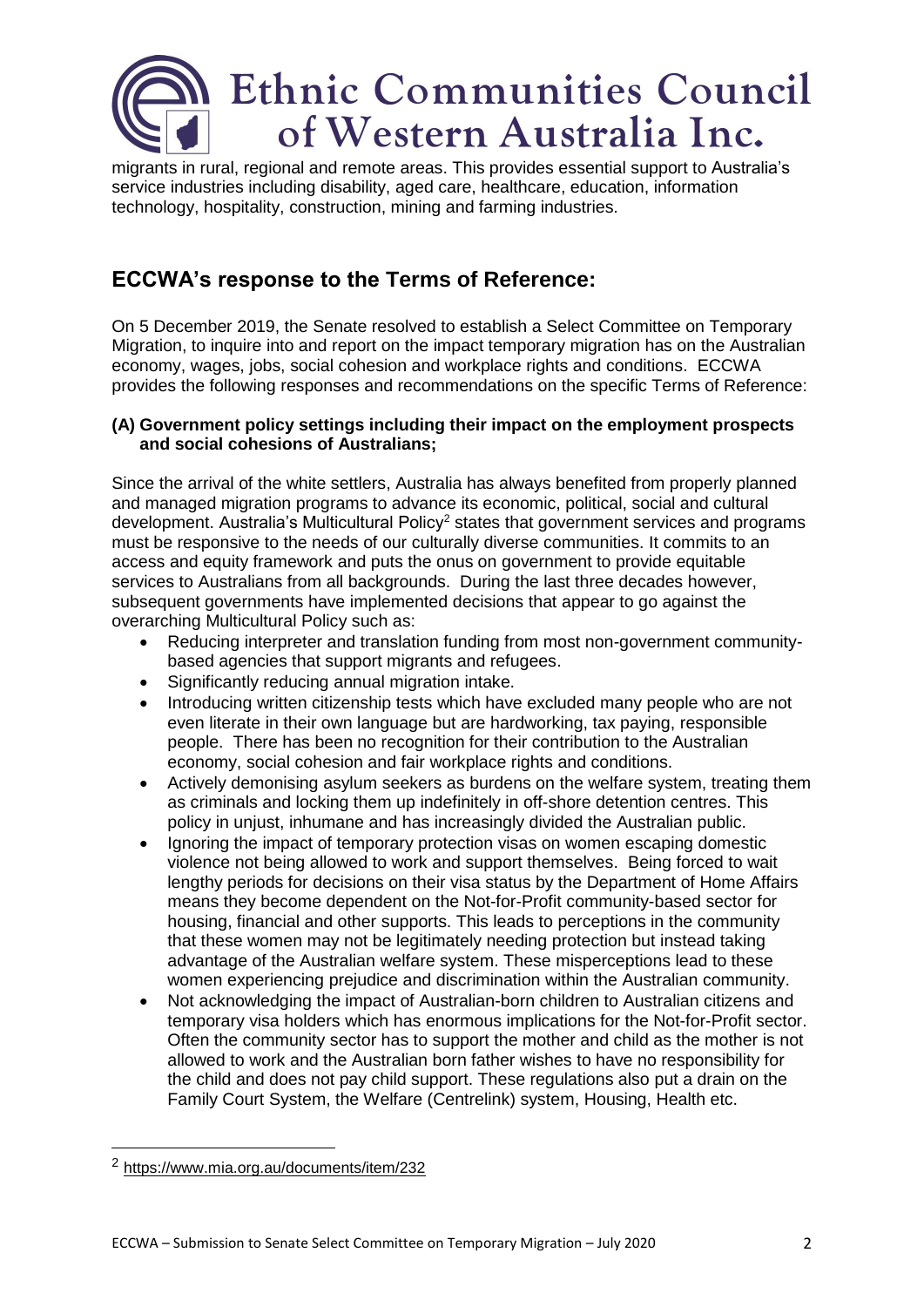

The damage to social cohesion within Australia and attitudes of mainstream society is also substantial as a result of these policy decisions and actions.

Unfortunately, having people from diverse ethnic, religious, and cultural backgrounds in a melting pot without programs to support their healthy integration and adaptation into mainstream Australia is likely to be detrimental and create further disadvantages for these minority groups. This could also lead to Australian migrants not feeling welcomed, not included in the wider community or being unable to develop a sense of belonging to Australia. It may also cause them to become very isolated, increase their risk of being discriminated against and abused through poor workplace conditions.

The Australian Multicultural Policy is not monitored, evaluated or audited and government departments are not appropriately resourced to support CaLD people and communities more equitably. Australia needs a labour force to sustain production and improve the services in regional, rural and remote areas and therefore needs to improve the infrastructure and policies to enable the integration of migrants into Australian society.

#### **Recommendation 1: Interpreter and translation services must be adequately funded by the Government.**

**Recommendation 2: Increase migrant intake especially where particular skills and expertise are needed within Australia.**

**Recommendation 3:**

**Review the requirements of the current Australian Citizenship Test to ensure it is fair and equitable.**

**Recommendation 4:**

**Urgently end the inhumane policy and practice of indefinitely holding asylum seekers in off-shore detention centres.**

**Recommendation 5: Review the requirements for temporary protection visa holders, to ensure their safety, health and wellbeing.**

**Recommendation 6: Review the support mechanisms for children born in Australia, whose parent(s) are temporary visa holders.**

**Recommendation 7: Provide funding and resources towards programs that support migrants to integrate into Australian society.**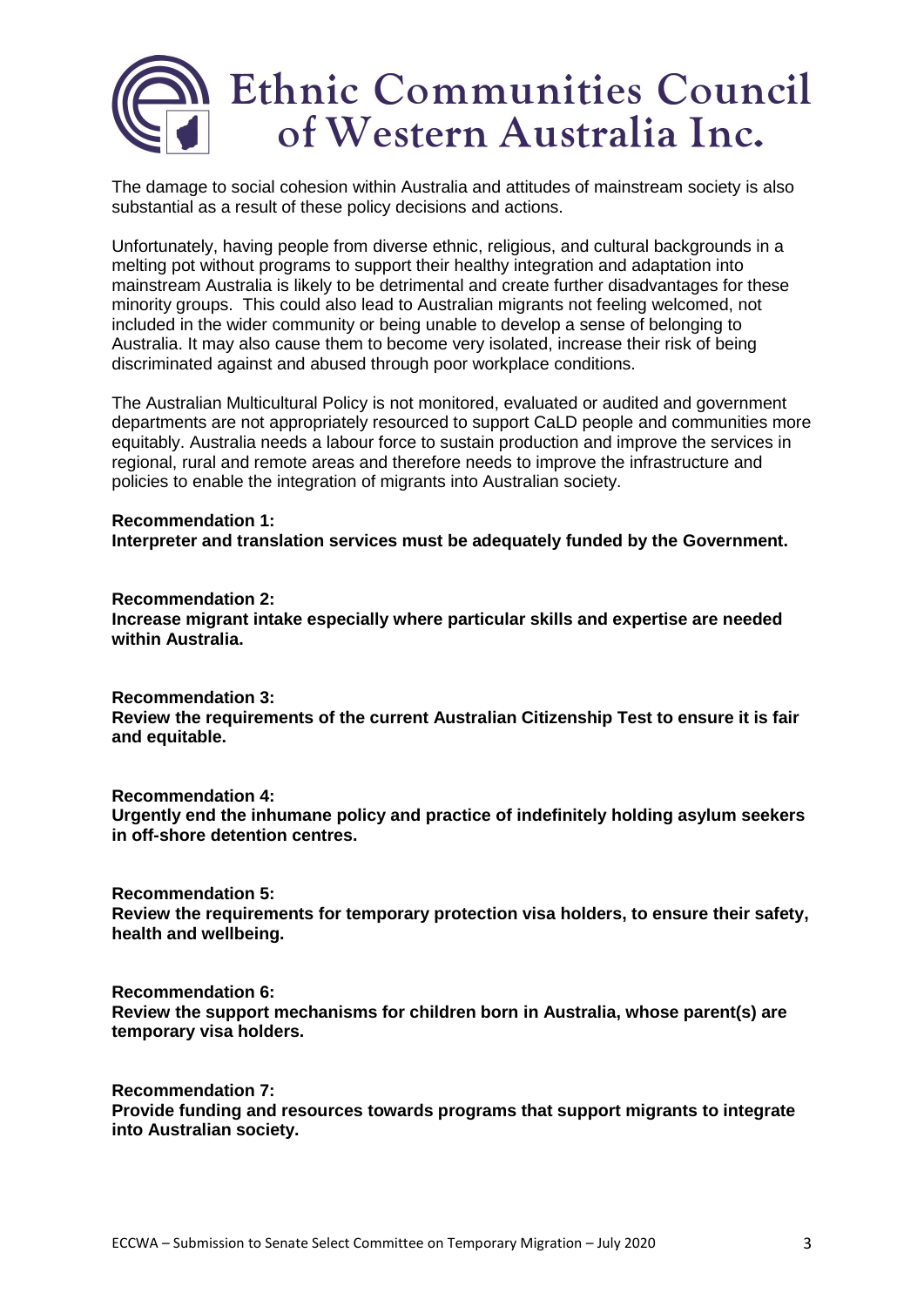

**Recommendation 8: Design and implement ongoing monitoring, auditing and evaluation of Australia's Multicultural Policy to ensure it is effective.**

#### **(B) The impact of temporary skilled and unskilled migration on Australia's labour market;**

As Australia has an ageing population and birth rates are low, through people on Working Holiday and 457 Visas (since 1996), Australia has been benefiting significantly from the temporary migration of skilled and unskilled labour in regional, rural and remote areas in the mining, farming, construction and services industries. For example, most agricultural towns in Queensland, Western Australia and Victoria can only be sustainable through properly managed temporary and permanent migration programs. Most young people from these towns move to larger cities for better education and employment opportunities and the loss of their labour can only be mitigated by increased migration to these areas. www.pc.gov.au › data › assets › pdf file › sub062-migrant-intake<sup>3</sup>

#### **Recommendation 9:**

**Implement temporary migration of skilled and unskilled labour targeted towards rural, regional and remote locations within Australia.**

#### **Recommendation 10:**

**Improve infrastructure and supports in rural, regional and remote locations to facilitate integration of migrants in these communities.**

#### **(C) Policy responses to challenges posed by the temporary migration;**

It is concerning, that while employers may use their resources to train migrants on temporary visas, these temporary migrants may not be granted permanent visas or be allowed to bring their family to Australia and may have to leave the country after gaining training and experience. This is a waste of limited training resources and the workforce also loses the experience and expertise of the employee. We then have to spend more time and resources to train a new workforce which may not be sustainable for the long term. It would also be difficult to maintain and sustain a workforce if temporary migrants cannot benefit from Australia's Medicare, healthcare, education, and other services equally as everyone else. Australia's temporary and permanent skilled and unskilled migration programs must consider its international obligations and covenants under the Family Stream Migration requirements.

#### **Recommendation 11:**

**Federal Government must consider its international obligations and covenants under the Family Stream Migration requirements.**

 $\frac{1}{3}$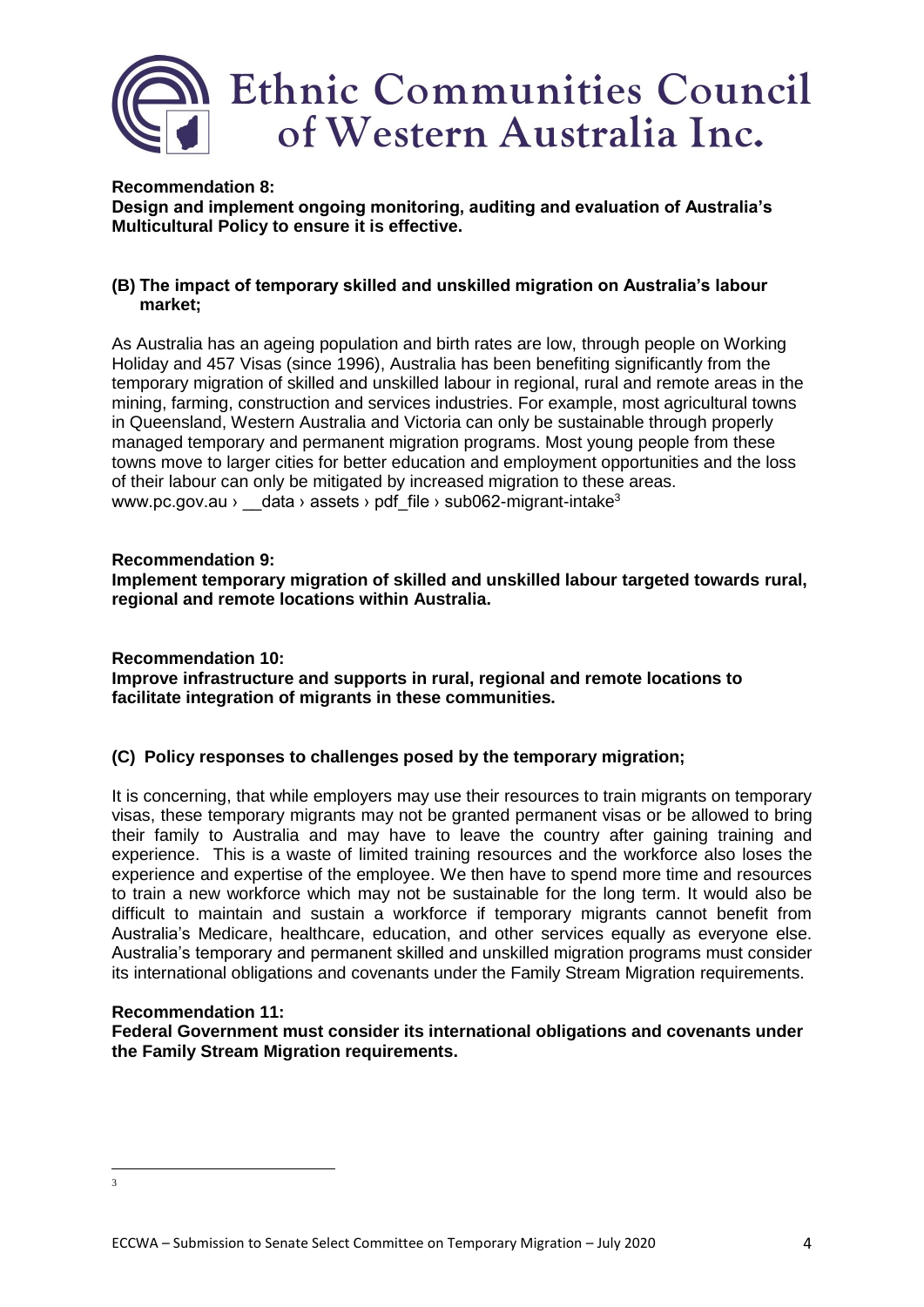

#### **(D) Whether permanent migration offers better long-term benefits for Australia's economy, Australian workers and social cohesion;**

ECCWA believes that permanent migration may offer long term benefits to Australia's economy and social cohesion. The Government however, needs to fully resource its multicultural policy and programs and build the infrastructure to equitably meet the employment, housing, education, healthcare, disability, aged care and other needs of migrants.

#### **Recommendation 12: Federal Government to fully resource the implementation of its Multicultural Policy, to ensure the needs of migrants are met.**

#### **(E) The impact of wage theft, breeches of workplace rights and conditions, modern slavery and human trafficking on temporary migrants; and**

Australia has harsh penalties for people who are involved in human trafficking, modern slavery, wage theft, etc but unless a formal complaint is made, there is no regular monitoring of employer practices and their employees work and living conditions. ECCWA believes that many international students and other migrants on temporary visas may be forced to work under inhumane conditions, being paid less than the minimum wage and/or working against their will. There needs to be regular inspections and monitoring of the workplaces and industries where migrants on temporary visas work to prevent wage theft, breaches of workplace rights and conditions, modern slavery and human trafficking.

#### **Recommendation 13:**

**Implement a formal monitoring system for employers and industries who specifically employ migrants on temporary visas.**

#### **(F) Any related matters.**

A fundamental flaw in the entire system of temporary migration that presently exists, is that accessibility to most taxpayer funded services are restricted to only permanent residents or citizens.

According to a research conducted by Deloitte Access Economics<sup>4</sup>, international students on a temporary visa make up about 60% of Australia's hospitality industry. During the CoVID-19 Pandemic, when restaurants, cafes, hotels, bars, farms, etc closed, international students, employment visa holders and people on working holiday visas were the first to lose their jobs. As they were not permanent residents, they were not eligible for the Federal Government's Jobseeker and Jobkeeper payments. Without a sustainable income, they suffered significantly as they could not pay for essentials including their rent, utility bills and food. As the borders were closed, they could not even return to their own countries. They mainly relied on already under-resourced non-government charity sector for assistance.

1

 $4$  [www.internationaleducation.gov.au.](http://www.internationaleducation.gov.au/)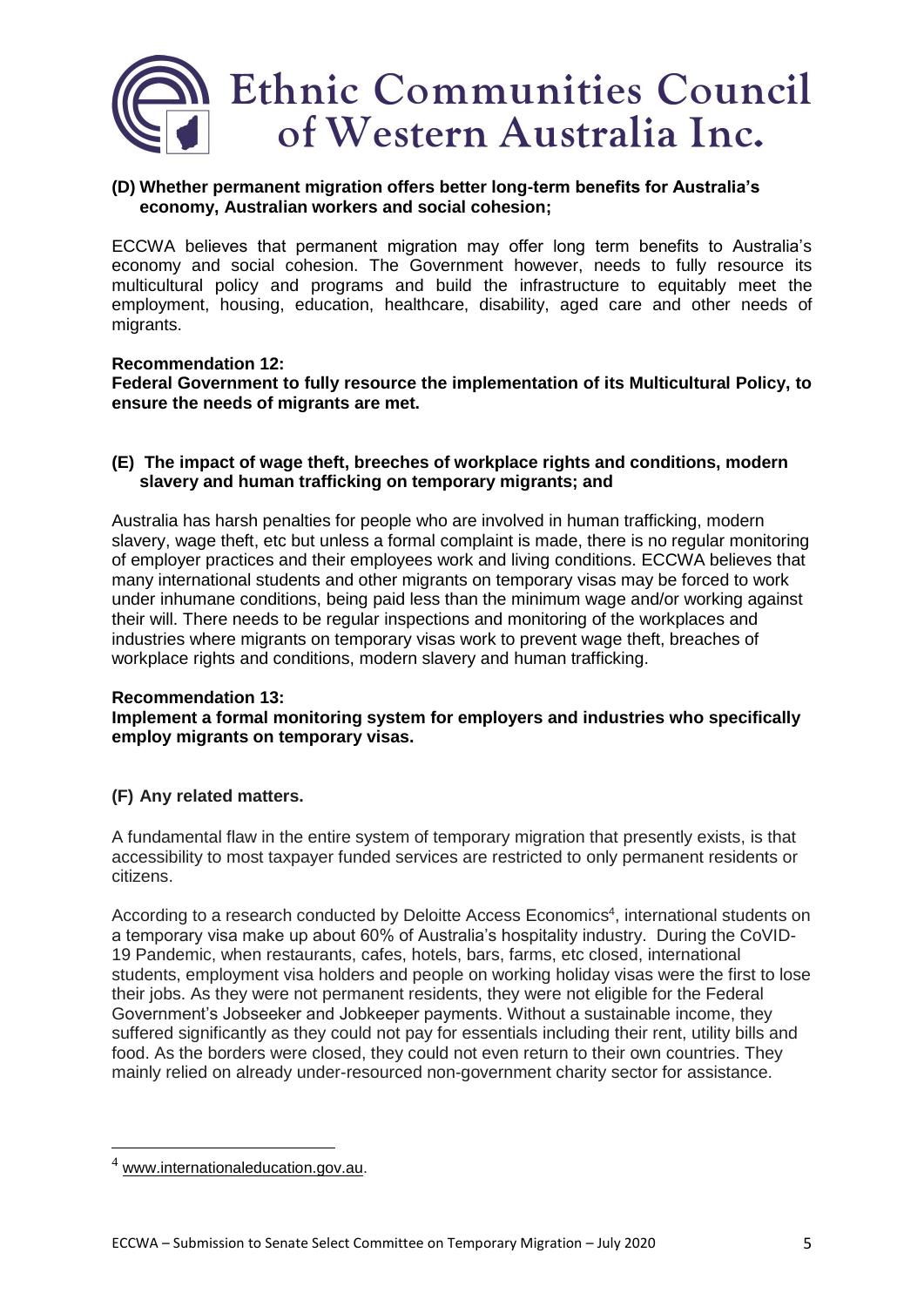

In addition to this, 457 and 450 visa holders and some special category New Zealand visa holder are also not able to access services such as the NDIS, Disability services, Healthcare, Aged care, etc. Temporary visa holders are more often than not tax payers. They are often employed in more than one job, subject to a very high tax rate and yet they are unable to access taxpayer funded services of any kind. Australia's universities and the hospitality industry are highly dependent on temporary visa residents in order to be successful and sustainable. The Australian Government should be assisting this group or be prepared for other countries to advise their residents to reconsider coming to Australia. This will have a significant detrimental impact for Australia's economy.

The Government failed miserably to support temporary visa residents during the CoVID-19 Pandemic only providing a small one-off Emergency Relief payment through the Red Cross. ECCWA strongly argues that regardless of their visa status, temporary residents who are contributing to Australia's economy through the tax-payer system should be treated more humanely and supported like everyone else through all government-funded programs. Australia must adhere to its international obligations and covenants.

# **Recommendation 14:**

**Temporary residents, regardless of their visa status should have access to all government-funded programs.**

### **Key Recommendations**

**Recommendation 1: Interpreter and translation services must be adequately funded by the Government.**

**Recommendation 2: Increase migrant intake especially where particular skills and expertise are needed within Australia.**

**Recommendation 3: Review the requirements of the current Australian Citizenship Test to ensure it is fair and equitable.**

**Recommendation 4:**

**Urgently end the inhumane policy and practice of indefinitely holding asylum seekers in off-shore detention centres.**

**Recommendation 5: Review the requirements for temporary protection visa holders, to ensure their safety, health and wellbeing.**

**Recommendation 6: Review the support mechanisms for children born in Australia, whose parent(s) are temporary visa holders.**

**Recommendation 7: Provide funding and resources towards programs that support migrants to integrate into Australian society.**